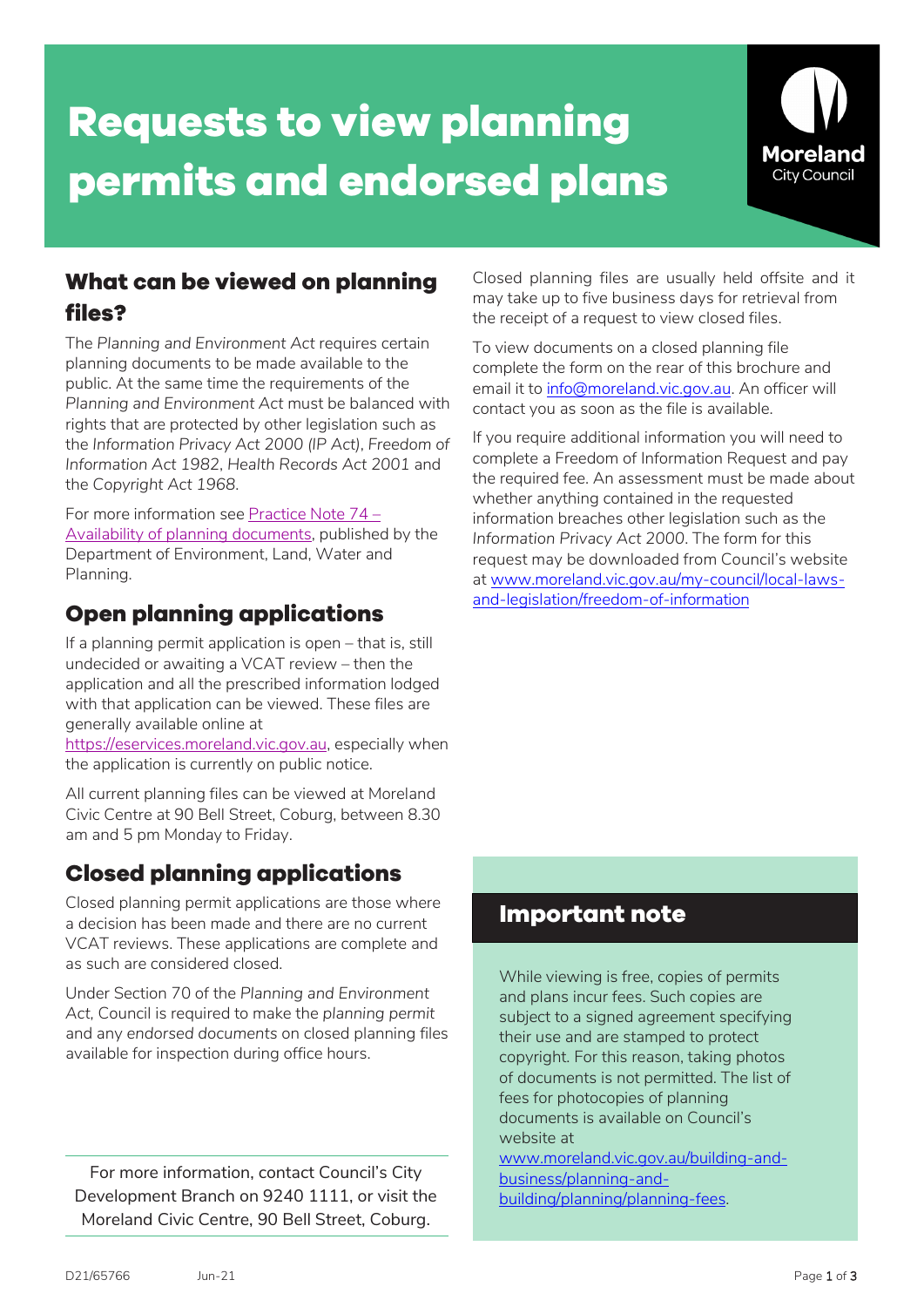## **City Development Request to view planning permit or endorsed plans**

Document retrieval can take up to five business days from the receipt of your request as many files are held offsite. We will contact you as soon as the documents are available so that you may come in and view them.

| Tell us about the planning files you would like to view                        |                 |  |  |  |  |  |  |
|--------------------------------------------------------------------------------|-----------------|--|--|--|--|--|--|
| Address of the property                                                        |                 |  |  |  |  |  |  |
| Planning permit number (if<br>known)                                           |                 |  |  |  |  |  |  |
| Items you wish to view                                                         | Planning permit |  |  |  |  |  |  |
|                                                                                | Endorsed plans  |  |  |  |  |  |  |
| Sometimes the planning permit and endorsed plans are on different file volumes |                 |  |  |  |  |  |  |
| Customer name                                                                  |                 |  |  |  |  |  |  |
| Email                                                                          | Phone           |  |  |  |  |  |  |

## **If you require photocopies of the documents, please provide the following information**

Please note that while viewing is free, copies of permits and plans incur fees and are subject to a signed agreement specifying their use and are stamped to protect copyright. The list of fees is on Council's website www.moreland.vic.gov.au.

|                                                                                                                                                                               | Customer mailing address                          |      |  |  |  |  |
|-------------------------------------------------------------------------------------------------------------------------------------------------------------------------------|---------------------------------------------------|------|--|--|--|--|
|                                                                                                                                                                               | How will the information<br>being sought be used? |      |  |  |  |  |
| The information must be used for a legitimate planning purpose, for example, when you are preparing a<br>response to the objections raised.                                   |                                                   |      |  |  |  |  |
| declare that the information hereby requested will be used only for the purposes described above and<br>will be destroyed once my business with this information is complete. |                                                   |      |  |  |  |  |
| Signature                                                                                                                                                                     |                                                   | Date |  |  |  |  |

**Office use only: assign these requests to the Planning Administration Team.**

**Moreland City Council**